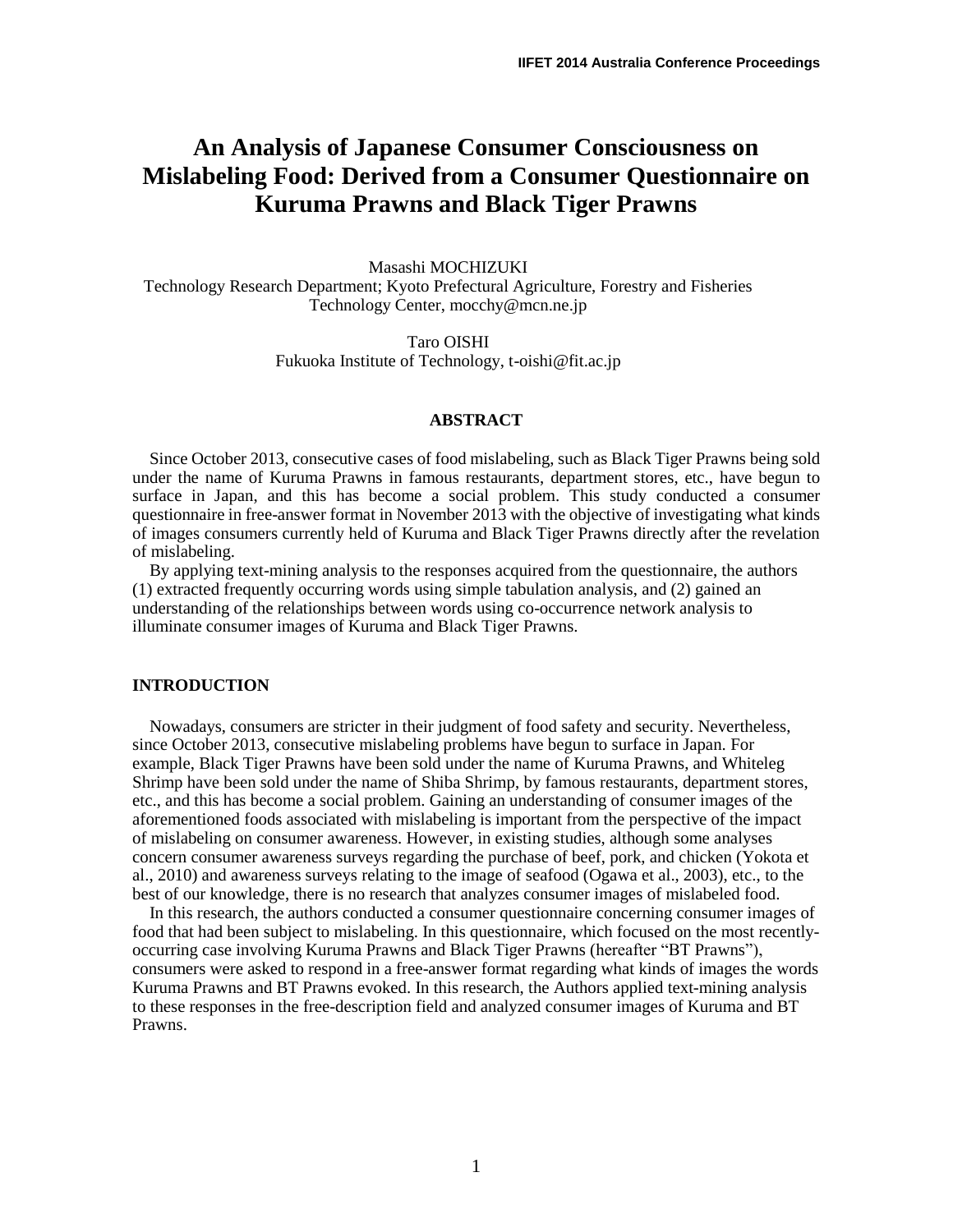#### **METHOD**

#### **The Data**

In this research, text-mining analysis was applied to the response text in the free-description field of the "Questionnaire Survey on Images of Marine Products" conducted by the authors in November 2013. This Web questionnaire was administered to 448 general consumers (aged from their 20s to 60s) throughout Japan. Those 448 persons comprised 224 men and 224 women, constituting an extracted sample (stratified sampling method) that was proportional to the age and sex population ratios of the Ministry of Internal Affairs and Communications' "Population Census."

The questionnaire survey contained two questions: question 1, "What kind of images do you hold of the word 'Kuruma Prawn'? Please write freely as many images as come to mind." and question 2, "What kind of images do you hold of the word 'Black Tiger Prawn'? Please write freely as many images as come to mind." Respondents were asked to respond in a free-description format. The number of people who provided valid responses in the free-description field was 401 (200 men, 201 women) for question 1 and 386 (188 men, 198 women) for question 2. No large bias was observed between the entire sample population and the valid respondents in terms of composition ratios based on sex or age group.

#### **Analytical Method**

Text mining is "a method and system of sampling valid information by using a technique of natural language analysis on groups of non-formalized sentences to separate sentences into words and phrases, and then analyze these to ascertain frequency of occurrence and interrelationships. The word 'mining' means digging out information of value from mountains of text. Text mining is one kind of data mining."<sup>1</sup> The technique of natural language analysis here refers to computer analysis of morpheme and sentence structure. In other words, it is text-mining analysis conducted by a computer to quantify and statistically analyze sentence (text) data and extract valid information objectively. In the analysis of conventional questionnaire surveys, quantitative analysis has generally used the response results of multiple-choice format question items. Response statements in the free-description field (text data) have not been used for quantitative analysis. To date, as the free-description field text data contains important information that researchers are not expecting, the general method has been to read the text data, one by one, and manually organize and classify that data. However, the manual processing of large volumes of text data acquired from a questionnaire survey is extremely time-consuming, and issues have been raised about retaining objectivity and removing arbitrariness in analysis.

However, through the popularization of PCs and the development and practical application of text mining, it has become possible to mechanize the processing of large volumes of data and perform quantitative analysis to generally resolve the problem of labor reduction, as well as the problem of retaining objectivity and removing arbitrariness. Recently, it has become possible to use software that supports Japanese language such as KH Coder, quantitative text analysis software by Higuchi (2004), TinyTextMiner by Matsumura and Miura (2009), and MLTP by Jin (2009). Applied research using text mining is increasing rapidly in various research fields such as psychology, medicine, marketing, and quality control.

In this research, KH Coder was used as the analysis software, and text mining was performed according to the following procedure. First, using ChaSen<sup>2</sup>, a morphological analysis tool provided as standard for KH Coder, text data was put through Cleaning<sup>3</sup> to divide it into morphemes<sup>4</sup>, and word-category information, etc., was appended to the words extracted as morphemes. Specifically, the following word categories extracted by morphological analysis were made the target of analysis: nouns, Sahen nouns, adjective verb, tags, verbs, adjectives, B-type nouns, and C-type nouns<sup>5</sup>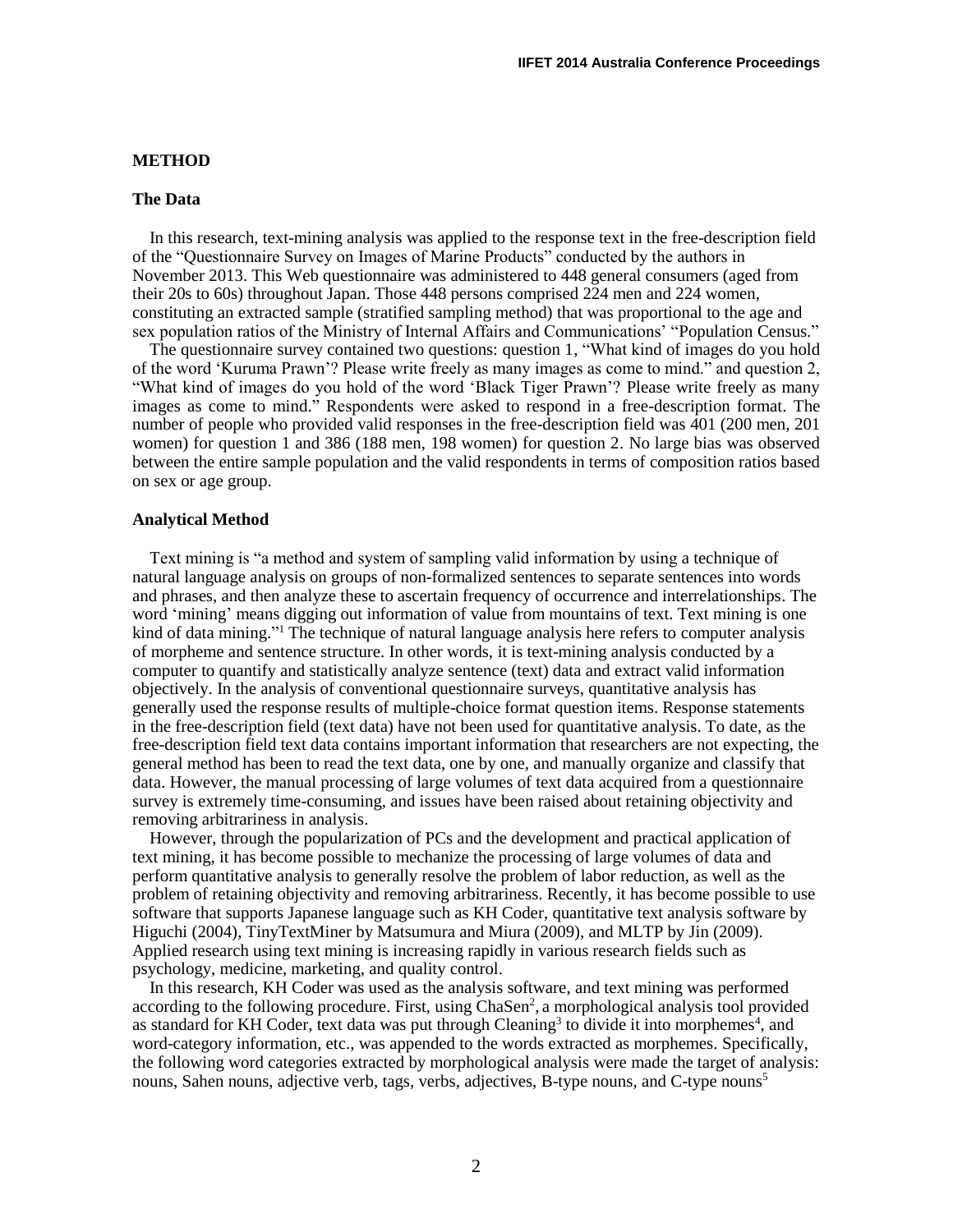Next, consumers' unconscious images of Kuruma and BT Prawns were revealed by (1) extracting frequently occurring words using simple tabulation analysis, and (2) gaining understanding of the relationships between words using co-occurrence network analysis.

## **RESULTS**

#### **(1) Simple Tabulation Analysis**

Table I shows the frequently occurring words for Kuruma and BT Prawns (extraction of the top-20 words). As Table I shows, in responses relating to consumer images of Kuruma Prawns, the appearance frequency of *koukyuu* 'high class' (155 times) and *ebi* 'prawn' (131 times) were extremely high, followed by the words *oishii* 'taste delicious' (89 times), *gisou* 'camouflage' (47 times), and *takai* 'high' (47 times). In the responses relating to consumer images of BT Prawns, *ebi* 'prawn' (128 times) was extremely frequent, followed by *yasui* 'inexpensive' (69 times), *oishii* 'taste delicious' (46 times), *furai* 'fry' (38 times), and *yunyu* 'import' (32 times).

As shown here, because the word *gisou* 'camouflage' ranks high for the Kuruma Prawns, it is clear that consumers have a bad impression of Kuruma Prawns related to the mislabeling incident. On the other hand, the appearance frequency of the word *gisou* 'camouflage' in relation to BT Prawns is 14 times, which is lower compared with Kuruma Prawns; therefore, the mislabeling does not seem to have had as bad an influence on the image of BT as it has had on Kuruma Prawns.<sup>6</sup>

Another point that we should pay attention to is that consumers evaluate taste highly, with *oishii* 'taste delicious' used for not only Kuruma but also BT Prawns, revealing that consumers did not have a bad image of BT Prawn quality.

|                |                               | Kuruma Prawns      | ັ                       | л.                                               | <b>Black Tiger Prawns</b> |                         |
|----------------|-------------------------------|--------------------|-------------------------|--------------------------------------------------|---------------------------|-------------------------|
| rank order     | extraction word<br>(Japanese) | meaning in English | appearance<br>frequency | extraction word<br>(Japanese)                    | meaning in English        | appearance<br>frequency |
|                | 高級(koukyuu)                   | high class         | 155                     | $\exists E' (ebi)$                               | prawn                     | 128                     |
| $\overline{c}$ | エビ $(ebi)$                    | prawn              | 131                     | 安い(yasui)                                        | inexpensive               | 69                      |
| 3              | 美味しい(oishii)                  | taste delicious    | 89                      | 美味しい(oishii)                                     | taste delicious           | 46                      |
| 4              | 偽装(gisou)                     | camouflage         | 47                      | フライ(furai)                                       | fry                       | 38                      |
| 5              | 高い(takai)                     | high               | 47                      | 輸入 $(vunyu)$                                     | import                    | 32                      |
| 6              | 食べる(taberu)                   | eat                | 36                      | 養殖(yousyoku)                                     | culture fishery           | 31                      |
|                | 大きい(ookii)                    | big                | 27                      | 大きい(ookii)                                       | big                       | 26                      |
| 8              | 食材(shyokuzai)                 | cooking ingredient | 24                      | 外国産(gaikokusan)                                  | foreign-made              | 25                      |
| 9              | 料理(ryouri)                    | cooking            | 20                      | 安価(annka)                                        | affordable price          | 23                      |
| 10             | イメージ(imeiji)                  | image              | 19                      | クルマエビ(kuruma-ebi)                                | kuruma prawn              | 22                      |
| 11             | 食品(syokuhin)                  | food product       | 18                      | $Z \rightarrow$ $\zeta$ $\rightarrow$ $(suupar)$ | supermarket               | 22                      |
| 12             | フライ(furai)                    | fry                | 14                      | 庶民(syomin)                                       | common people             | 22                      |
| 13             | 天ぷら(tenpura)                  | tempura            | 14                      | 冷凍(reitou)                                       | freezing                  | 22                      |
| 14             | クルマエビ(kuruma-ebi)             | kuruma prawn       | 13                      | 黒い(kuroi)                                        | black                     | 20                      |
| 15             | 養殖(yousyoku)                  | culture fishery    | 13                      | 一般 $(ippan)$                                     | general                   | 16                      |
| 16             | 高価(kouka)                     | expensive price    | 12                      | 食べる(taberu)                                      | eat                       | 16                      |
| 17             | 多い $(ooi)$                    | frequent           | 11                      | 使う(tsukau)                                       | use                       | 15                      |
| 18             | 值段(nedan)                     | price              | 11                      | イメージ(imeiji)                                     | image                     | 14                      |
| 19             | 入る(hairu)                     | put in             | 11                      | 偽装(gisou)                                        | camouflage                | 14                      |
| 20             | 表示(hyouji)                    | labeling           | 11                      | 高級(koukyuu)                                      | high class                | 13                      |

Table I: Frequently occurring words (extraction of top 20 words)

## **(2) Co-Occurrence Network Analysis**

The next analysis that was conducted focused on the interrelationships between words. In textmining analysis, one of the analysis techniques commonly used to visualize the interrelationships between words is co-occurrence network analysis. A co-occurrence network is a network that visualizes the relationships between words used in a text using lines (edges) to bind words with words that have appearance patterns in common (a strong degree of co-occurrence).<sup>7</sup>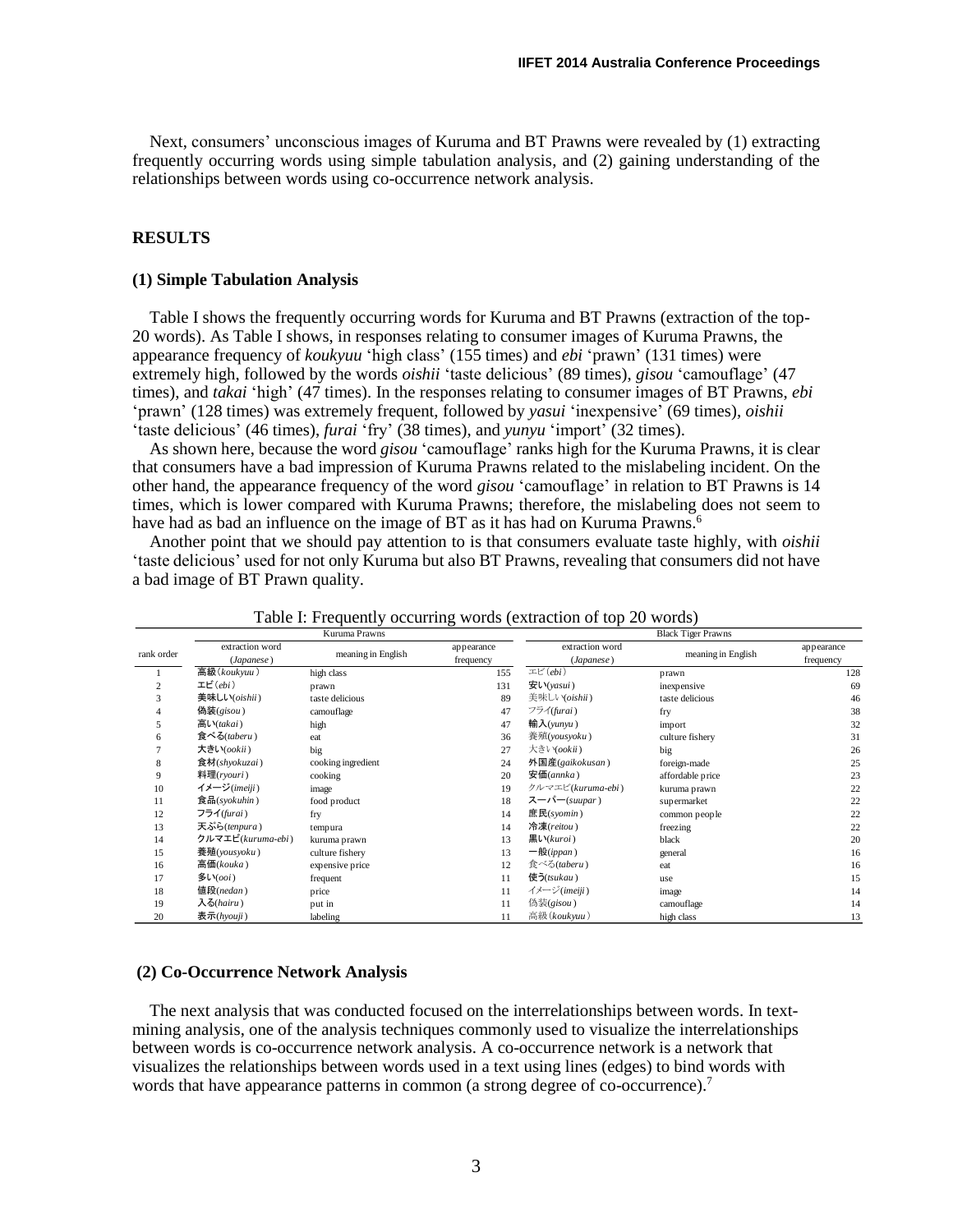The index adopted to express the degree of co-occurrence was the Jaccard coefficient. The Jaccard coefficient is widely used in text mining as the index that expresses the co-occurrence relations between words. When the Jaccard coefficient value is large, it indicates that the degree of co-occurrence is strong and the interrelationship between word and word is strong. In the cooccurrence networks shown in Fig. 1 below, the stronger the level of co-occurrence between two words, the thicker the line joining them will be. To prevent this analysis becoming complicated due to too many words, the minimum occurrence frequency for words was set to at least five for Kuruma Prawns and at least six for BT Prawns, and the condition for the Jaccard coefficient was that both had at least  $0.09$ .<sup>8</sup>

Fig. 1 shows a co-occurrence network diagram created using the Girvan-Newman method. The Girvan-Newman method (Newman and Girvan, 2004) is a method for grouping networks using the betweenness centrality of lines (edges)<sup>9</sup>, which enables extraction of groups of word pairs that are comparatively strongly bound to each other. The words shown in Fig. 1 in the same color belong to the same group. The diagram for Kuruma Prawns has been divided into seven groups (A1 to A7), and the diagram for BT Prawns has been divided into six groups (B1 to B6). For each group classified in Fig. 1, the features of the images held by consumers collating with the response details of the questionnaire have been organized to produce Table II.

From Fig. 1 and Table II, with regard to the question "On what kind of occasion are they eaten?," it can be reasoned that Kuruma Prawns are regarded as a seasonal food eaten at New Year, while BT Prawns are regarded as ordinary everyday food. Moreover, with regard to the question "Where are they eaten?," it can be inferred from the words *hoteru '*hotel' and *sushi* 'sushi' that Kuruma Prawns are eaten when dining out and from the word *suupar* 'supermarket' that BT Prawns are eaten as home cooking. Furthermore, the cooking method for Kuruma Prawns appears to be laborintensive, as suggested by the words *shioyaki* 'broil with salt,' *tempura*, and *sushi*, but simple for BT Prawns, as suggested by *reitou-syokuhin* 'frozen food' and *ebi-furai* 'fried prawns.'

In other words, it is suggested that consumers not only differentiate between high-class Kuruma Prawns and affordably priced BT Prawns, but also differentiate the two kinds of prawn in terms of intended use.



Fig. 1: Co-Occurrence Network Diagram of Kuruma and BT Prawns: Girvan-Newman Method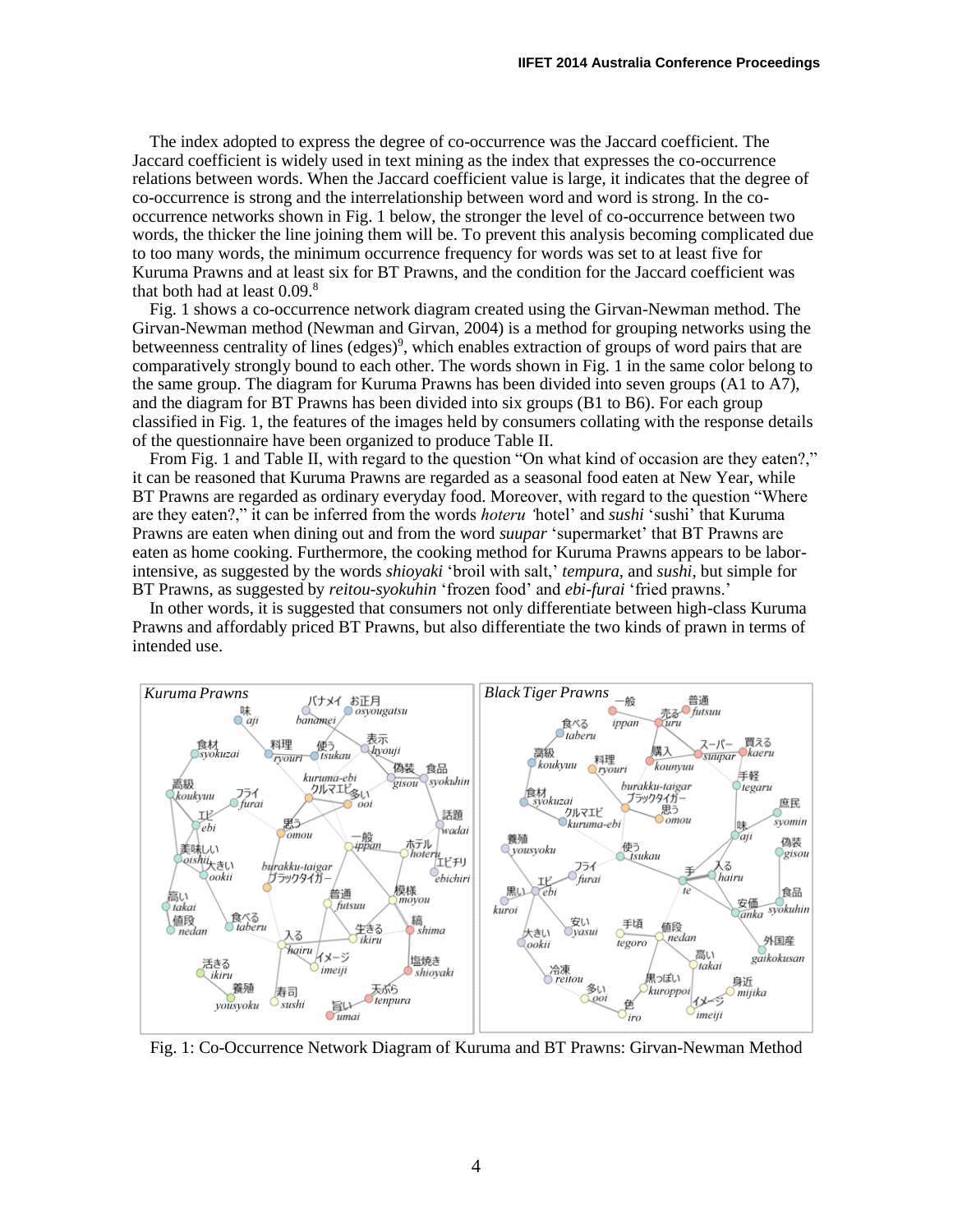|                 | Group          | Word: <i>Japanese</i> 'phrase in English'                                                                                                                                                 | Feature                                                                                           |
|-----------------|----------------|-------------------------------------------------------------------------------------------------------------------------------------------------------------------------------------------|---------------------------------------------------------------------------------------------------|
| Kuruma Prawns   | A1             | sushi 'sushi,' hairu 'put in,' imeiji<br>'image,' futsuu 'ordinary,' ippan<br>'general,' hoteru 'hotel,' moyou<br>'pattern,' <i>ikiru</i> 'to live'                                       | Image as a high-class prawn to eat in<br>exclusive restaurant                                     |
|                 | A2             | umai 'tasty,' tenpura 'tempura,'<br>shioyaki 'broil with salt,' shima<br>'stripes'                                                                                                        | Image related to cooking technique                                                                |
|                 | A <sub>3</sub> | nedan 'price,' takai 'high,' ebi<br>'prawn,' taberu 'eat,' ookii 'big,'<br>oishii 'taste delicious,' koukyuu 'high<br>class,' furai 'fry,' syokuzai 'cooking<br>ingredient'               | Image as a high-priced, delicious-<br>tasting cooking ingredient                                  |
|                 | A <sub>4</sub> | osyougatsu 'New Year,' tsukau 'use,'<br>ryouri 'cooking,' aji 'taste'                                                                                                                     | Image of prawn as traditionally used<br>in New Year cooking                                       |
|                 | A <sub>5</sub> | ebichiri 'chili prawns,' wadai 'topic<br>of conversation,' gisou 'camouflage,'<br>syokuhin 'food,' hyouji 'labeling,'<br>banamei 'whiteleg shrimp'                                        | Image related to mislabeling                                                                      |
|                 | A <sub>6</sub> | burakku-taigar 'Black Tiger,' omou<br>'think,' kuruma-ebi 'Kuruma<br>prawns,' ooi 'frequent,'                                                                                             | Image related to comparison with<br><b>Black Tiger</b>                                            |
|                 | A7             | ikiru 'to subsist,' yousyoku 'culture<br>fishery'                                                                                                                                         | Image related to production and sales<br>format                                                   |
|                 | B1             | kounyuu 'purchase,' ippan 'general,'<br>uru 'sell,' futsuu 'ordinary,' suupar<br>'supermarket,' kaeru 'affordable'                                                                        | Image of ordinary prawns purchased<br>in a supermarket                                            |
|                 | B2             | gaikokusan 'foreign-made,' anka<br>'low price,' te 'hand,' hairu 'put in,'<br>tsukau 'use,' aji 'taste,' syomin<br>'common people,' tegaru 'easy,'<br>syokuhin 'food,' gisou 'camouflage' | Image of foreign-made prawn that<br>can be put in the hand of the common<br>people at a low price |
| Black Tiger Pra | B <sub>3</sub> | kuruma-ebi 'Kuruma Prawns,'<br>syokuzai 'cooking ingredient,'<br>koukyuu 'high class,' taberu 'eat'                                                                                       | Image as a high-class cooking<br>ingredient but not as high-class as<br>Kuruma Prawns             |
| wns(BT)         | <b>B4</b>      | yousyoku 'culture fishery,' yasui<br>'inexpensive,' kuroi 'black,' ebi<br>'prawn,' furai 'fry,' ookii 'big,' reitou<br>'frozen'                                                           | Image as a culture-fishery prawn that<br>is a frozen food and an ingredient for<br>fried prawn    |
|                 | B <sub>5</sub> | ooi 'frequent,' iro 'color,' kuroppoi<br>'blackish,' tegoro 'reasonable,' nedan<br>'price,' takai 'high,' imeiji 'image,'<br>mijika 'familiar'                                            | Image as a reasonably priced prawn                                                                |
|                 | B6             | ryouri 'cooking,' burakku-taigar<br>'Black Tiger,' omou 'think'                                                                                                                           | Image as a familiar cooking<br>ingredient                                                         |

Table II: Features of Each Group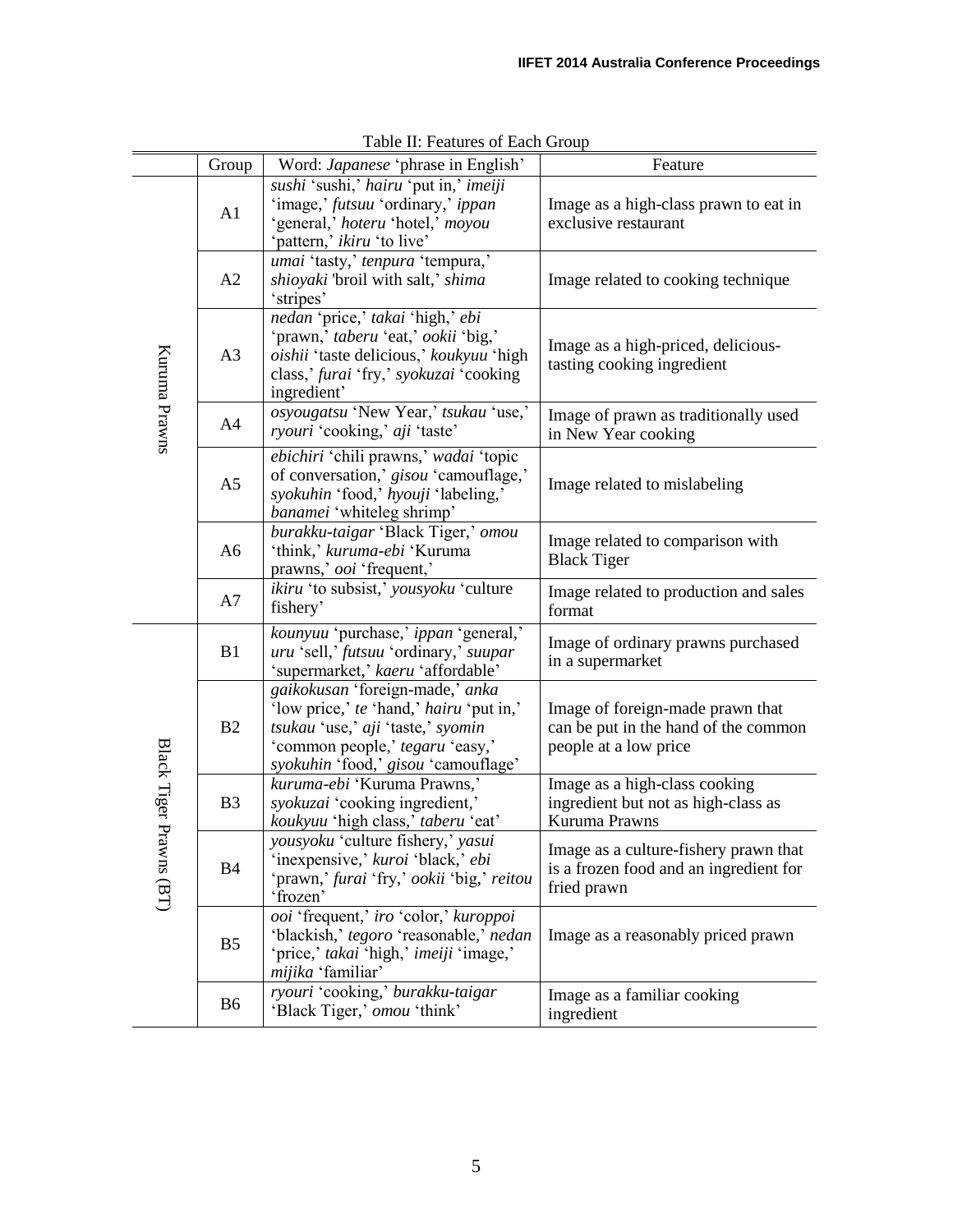## **CONCLUSION**

This research has illuminated the following matters concerning BT prawns, mislabeled as Kuruma Prawns, by extracting frequently occurring words by simple tabulation using text mining and gaining an understanding of the relationships between words using co-occurrence network analysis.

Firstly, with respect to the extraction of frequently occurring words, the words *koukyuu* 'highclass' for Kuruma Prawns (ranked first place) and *yasui* 'inexpensive' for BT (ranked second place) were high-ranking frequently occurring words. These words were significantly more common than other words related to consumer concerns about food security and safety, such as *yunyu* 'import' and *yousyoku* 'culture fishery.' The results of analysis therefore suggest that the awareness that a product with an inexpensive image was sold at a high price worked more strongly on the consumer than concerns about health in this recent case of mislabeling.

Secondly, whereas the word *gisou* 'camouflage' (mislabeling) appears as a high-ranking frequently occurring word for Kuruma Prawns, it is not included amongst the high-ranked words for BT Prawns. Therefore, it seems that consumers have a bad image of Kuruma Prawns, but few people associate mislabeling with BT Prawns, on which the mislabeling has had little impact. From this, it would seem that it was mainly Kuruma Prawns that were damaged by the revelation of mislabeling.

Thirdly, as many consumers praised the quality of BT Prawns highly, using words such as *oishii* 'taste delicious,' the case is not a simple matter of an inexpensive, crude product being sold at a high price; rather, since BT Prawns were a product with two characteristics - affordable and high quality (a delicious tasting cooking ingredient) – then despite being the product that deceived the consumer, they identified it as a suitable cooking ingredient. In other words, this research shows that the mislabeling problem was a scandal that used a product's character and consumer awareness in an underhanded way.

Fourthly, the results suggest that Kuruma and BT Prawns, which are similar in taste and shape, are recognized by consumers as products with different intended purposes. This raises the question of what kind of conclusion would be brought about if these products, which are recognized as different in this way, were to be continuously traded within one market as the same product. In economic theory to date, a certain level of knowledge on this question has been accumulated. According to George Akerlof's analysis of the used car market, which he called a "Market for Lemons," where normally working cars and faulty cars are mixed together, a buyer who is unable to tell the faulty car apart attempts to purchase a normally working car cheaply on the consideration that it may possibly be faulty. Meanwhile, the seller of the normally working car does not put the car on the market as it only sells more cheaply than its intrinsic value. As a result, normally working cars stop appearing in the used car market, which causes a situation of adverse selection where only faulty cars appear in the market. In recent events, through the revelation of the mislabeling of BT Prawns as Kuruma Prawns, it became clear that once it has been prepared in cooking, it is difficult for consumers to tell Kuruma Prawns apart from BT, and that there is an asymmetry of information between producers and consumers, just as in the aforementioned Market of Lemons. For this reason, similar to the Market of Lemons, if mislabeling occurs frequently, and these incidents continue to be announced on the news, etc., the consumers who are the purchasers will give a great deal of consideration to the possibility of mislabeling, and the amount that they are willing to pay for Kuruma Prawns at restaurants will probably lower. If this occurs, then sales of Kuruma Prawn cuisine at restaurants and first-class hotels may slump, and the trade volume of Kuruma Prawns at restaurants may decline. A consequence of this is the possibility of a lowering of the trade price of high-priced Kuruma Prawns in the markets that the fishermen supply. In this way, the recent problem of food mislabeling is not simply a problem for the restaurant business alone; caution should be given to the fact that this is also a problem that could possibly impact the producers as well.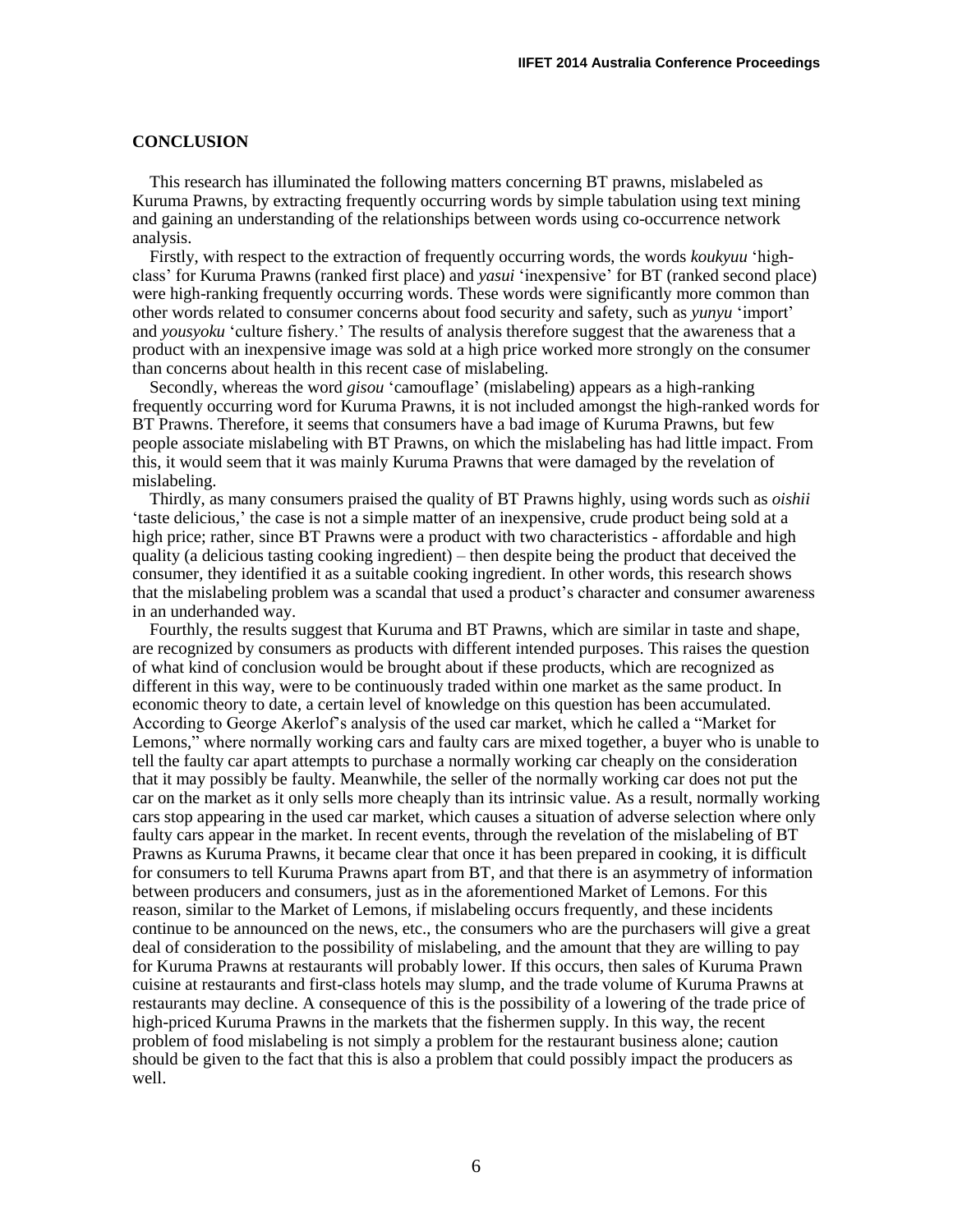## **ACKNOWLEDGMENT**

This paper is contribution No.173 from Fisheries Technology Research Department; Kyoto Prefectural Agriculture, Forestry and Fisheries Technology Center. This work was in part supported by JSPS Grants-in-Aid for Scientific Research (Grant No. 25870194).

# **REFERENCES**

- Akerlof, G. (1970) , "The market for lemons: quality uncertainty and the market mechanism," *Quarterly Journal of Economics* 84 (3), 488-500.
- Higuchi, K. (2004) "Quantitative Analysis of Textual Data : Differentiation and Coordination of Two Approaches," *Sociological Theory and Methods*, 19(1), pp.101-115.
- Jin, M. (2009) *Tekisuto-deeta no toukei-kagaku nyuumon [Introductory Statistical Science of Text Data]*. Tokyo: Iwanami shoten.(Japanese)
- Matsumura, N. and A. Miura (2009) *Jinbun & shakai kagaku no tame no tekisuto mainingu [Text Mining for The Researchers of Humanistic and Social Sciences]*. Tokyo: Seishinshoboo. (Japanese)
- Newman, M. E. J. and M. Girvan, (2004), "Finding and Evaluating Community Structure in Networks," *Physical Review*, E 69: 026113.
- Ogawa, S., K. Usui, T. Ishii, S. Yamamoto, H. Ishii, K. Katou, T. Yamamoto and K. Egawa (2003) "The marketing research about the fish image of the consumer in Kanagawa Prefecture," *Bulletin of The Kanagawa Prefectural Fishery Experimental Station*, 8, pp.25- 32.
- "Sapporo no Chuukaten mo Ebi de Gisouhyouji [Chinese shop in Sapporo mislabeled shrimp]," Web-ban Nihon Keizai Shinbun [Online: Nikkei Newspaper in Japanese], 2013/10/30. URL:http://www.nikkei.com/article/DGXNASDG3001M\_Q3A031C1CC0000/  $(Acressed: 2014/6/5)$
- Yokota, S., N. Ikeda, Y. Suzuki, S. Furusawa, S. Ogura and S. Sato (2010) "Consumer's trend of beef, pork and chicken in Japan," *Bulletin of Integrated Field Science Center Tohoku University*, 26, pp.1-8.

#### **NOTE**

- 1. The section in brackets is a translation of Japanese quoted from IT Yougo Jiten e-Words. URL: http//sp.e-words.jp/ (original Japanese quoted from Web on December 7, 2013)
- 2. ChaSen was developed at the Computational Linguistics Laboratory, Graduate School of Information Science, Nara Institute of Science and Technology (at Yuji Matsumoto's Laboratory) and it was publicly released on the same laboratory's website (http://cl.naist.jp/).
- 3. Cleaning is the name of the operation of removing unnecessary symbols and strings from the text and amending mistaken strings.
- 4. A morpheme is the minimum unit of a string that has meaning.
- 5. These names of word categories are in accordance with the word category system of KH Coder. B-type nouns are nouns (words written entirely in hiragana) and C-type nouns are nouns (words with one kanji character). For details on the KH Coder word category system, see the "KH Coder 2.x reference manual" (in Japanese) (October 5, 2013). A tag is a KH Coder unique word category. For example, "Black Tiger" will be split by ChaSen into two morphemes of "black" (noun) and